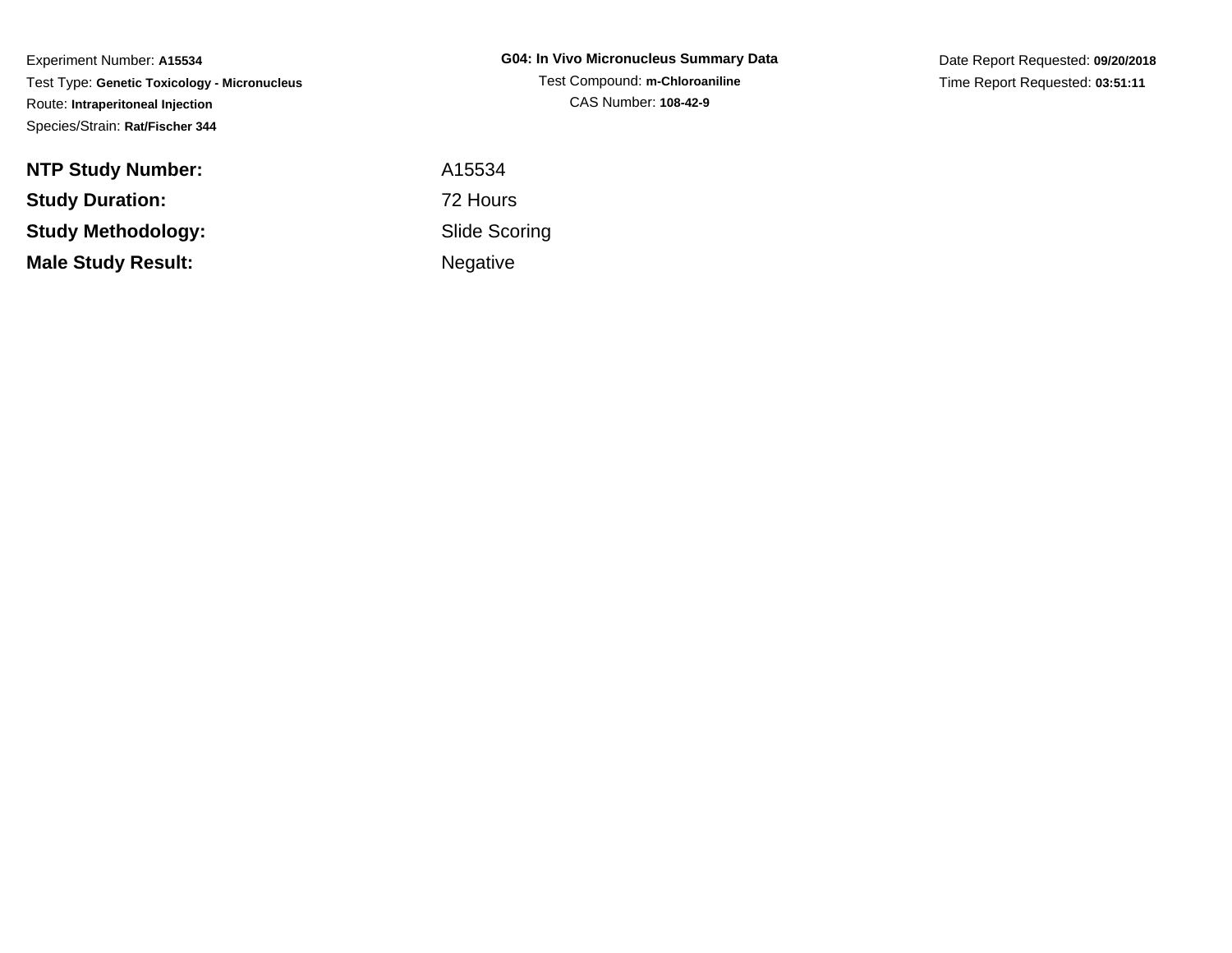Experiment Number: **A15534** Test Type: **Genetic Toxicology - Micronucleus**Route: **Intraperitoneal Injection**

Species/Strain: **Rat/Fischer 344**

| Tissue: Bone marrow; Sex: Male; Number of Treatments: 3; Time interval between final treatment and cell sampling: 24 h |                    |                  |             |                  |  |  |
|------------------------------------------------------------------------------------------------------------------------|--------------------|------------------|-------------|------------------|--|--|
|                                                                                                                        | <b>MN PCE/1000</b> |                  |             | % PCE            |  |  |
| Dose (mg/kg)                                                                                                           | N                  | Mean $\pm$ SEM   | p-Value     | Mean $\pm$ SEM   |  |  |
| Vehicle Control <sup>1</sup>                                                                                           | 5                  | $1.50 \pm 0.42$  |             | $27.30 \pm 3.46$ |  |  |
| 25.0                                                                                                                   | 5                  | $1.50 \pm 0.39$  | 0.5000      | $23.70 \pm 3.18$ |  |  |
| 100.0                                                                                                                  | 5                  | $1.80 \pm 0.56$  | 0.3006      | $41.70 \pm 0.98$ |  |  |
| Trend p-Value                                                                                                          |                    | 0.2760           |             |                  |  |  |
| Positive Control <sup>2</sup>                                                                                          | 4                  | $12.75 \pm 1.30$ | $< 0.001$ * | $23.63 \pm 1.43$ |  |  |
| <b>Trial Summary: Negative</b>                                                                                         |                    |                  |             |                  |  |  |